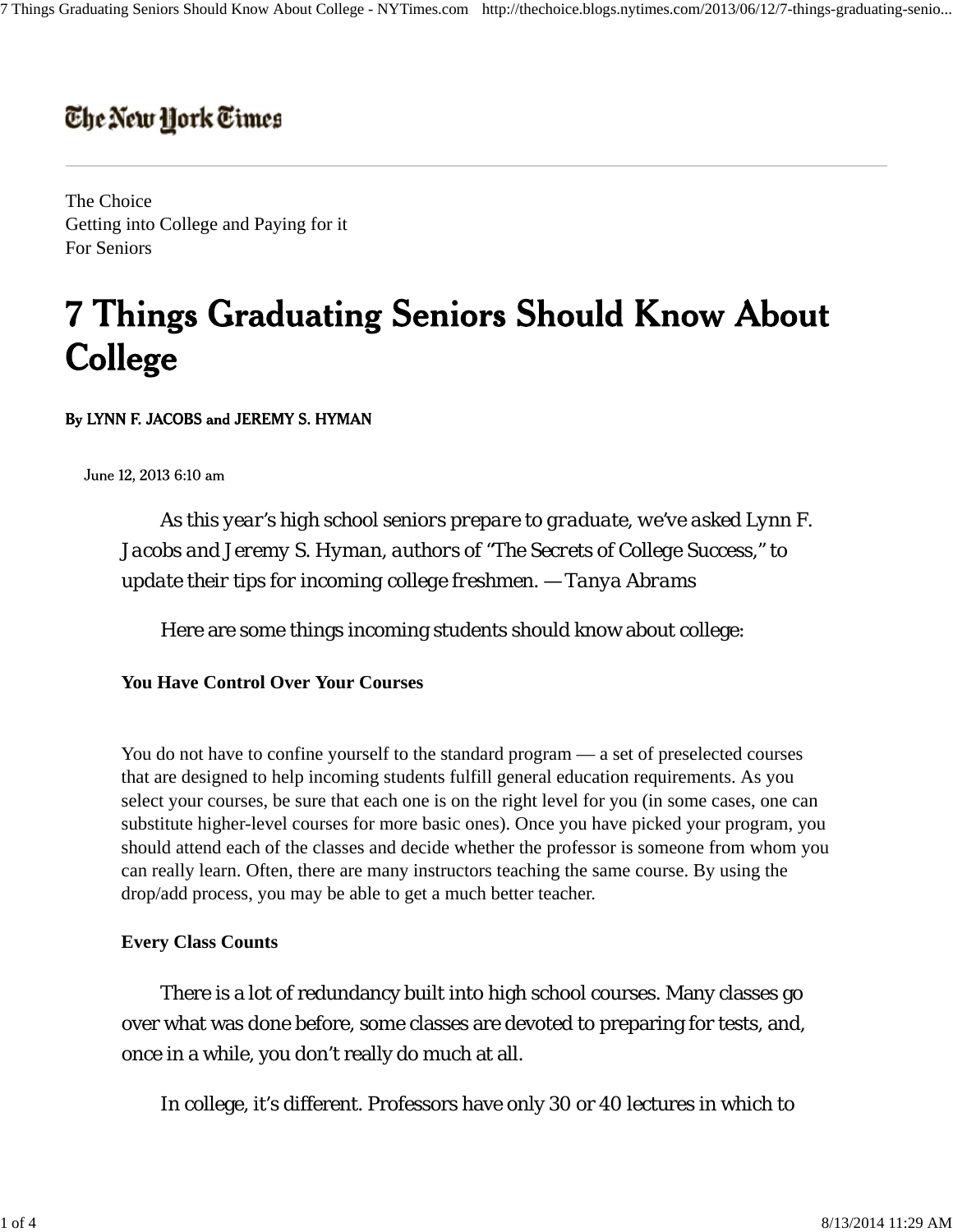cover the subject, so they try to make each class count. If you miss more than two or three lectures, you are likely to miss out on some content that will be difficult to fill in on your own.

#### **You Are Expected to Do a Lot of the Work on Your Own**

You need to be your own boss. Figure out when things need to be done and do them, week by week. The professor or teaching assistant might remind the class when the exam is or when the paper is due, but no one will contact you when you have missed the test or have not handed in the paper.

You will also need to propel yourself to study — even when there is no graded work that week. While a recent study shows that the average college student spends about 15 hours outside of class preparing, if you poll professors, you will find that they expect two hours of preparation for each class meeting. So, if you're taking 15 class hours, the professors assume you will be spending 30 hours a week studying. That equates to four hours a day, if you are doing your homework seven days a week.

#### **The Testing Is Often Done by 'Sampling'**

Exams in college are not 100 percent comprehensive — that is, the tests will not cover every topic or problem discussed in class. Instead, professors often select a representative sample of problems or topics and test the students on only those. This is because professors are looking for depth of thought on some issue, rather than the "once over lightly" on everything covered.

When preparing for exams, then, it is often a better strategy to prepare the central points in greater detail rather than going over everything superficially.

#### **College Papers Are More Than Just Reports**

College papers usually require analysis and/or research. In college, you may be asked to break down some issue into its parts and offer some evaluation of your own. Or you may be asked to consult original documents and scholarly sources and offer your own assessment of them. This is in sharp contrast with what is